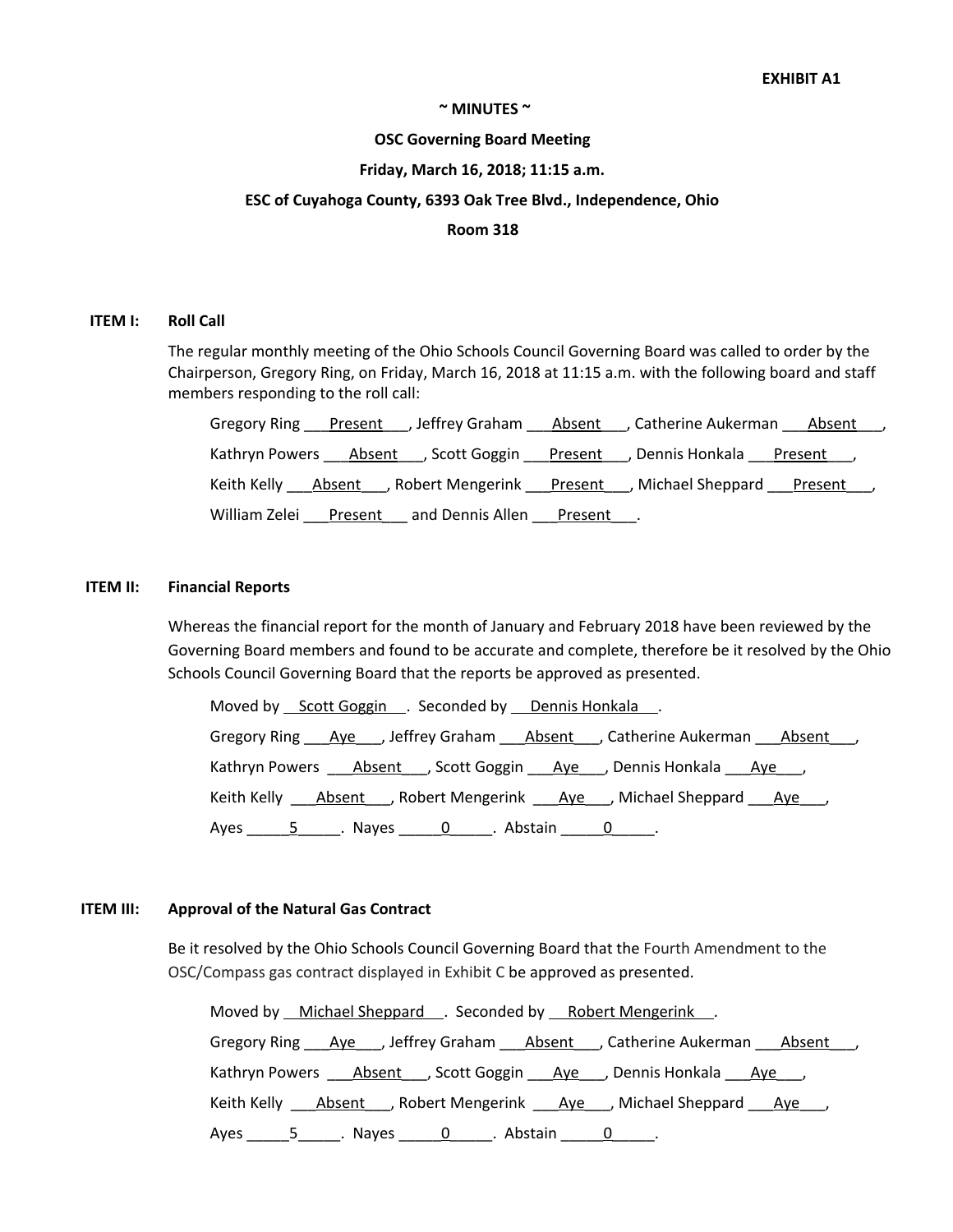### **ITEM IV: Approval of the contract with Cloud Mentor**

Be it resolved by the Ohio Schools Council Governing Board that the contract displayed in Exhibit D with Cloud Mentor for Accounting Seed Implementation with SalesForce be approved as presented.

| Moved by Scott Goggin Free Seconded by Dennis Honkala Free Scott Goggin Free Seconded by Dennis Honkala |
|---------------------------------------------------------------------------------------------------------|
| Gregory Ring Ave Jeffrey Graham Absent , Catherine Aukerman Absent ,                                    |
| Kathryn Powers Absent , Scott Goggin Aye , Dennis Honkala Aye ,                                         |
| Keith Kelly <b>Absent</b> , Robert Mengerink <u>Aye</u> , Michael Sheppard Rye ,                        |
| Ayes _______5 _______. Nayes _______0 _______. Abstain _______0 ______.                                 |

## **ITEM V: Approval of the Accounting Seed Sales Contract**

Be it resolved by the Ohio Schools Council Governing Board that the Accounting Seed Sales Contract displayed in Exhibit E be approved as presented.

| Moved by Michael Sheppard . Seconded by Robert Mengerink.              |
|------------------------------------------------------------------------|
| Gregory Ring Aye , Jeffrey Graham Absent , Catherine Aukerman Absent , |
| Kathryn Powers Absent , Scott Goggin Aye , Dennis Honkala Aye ,        |
| Keith Kelly Absent , Robert Mengerink Aye , Michael Sheppard Aye,      |
|                                                                        |

# **ITEM VI: Authorization of Executive Director to enter into contract with GPD with prior notification to Board and Board approval at next meeting**

Be it resolved by the Ohio Schools Council Governing Board that the Executive Director be authorized to enter into a contract with GPD Architects with prior notification to Board and Board approval at the next meeting.

| Moved by Scott Goggin Fig. Seconded by Robert Mengerink Fig.                |
|-----------------------------------------------------------------------------|
| Gregory Ring Aye, Jeffrey Graham Absent, Catherine Aukerman Absent,         |
| Kathryn Powers Absent , Scott Goggin Aye , Dennis Honkala Aye ,             |
| Keith Kelly Absent , Robert Mengerink Aye , Michael Sheppard Aye ,          |
| Ayes ________5 _______. Nayes ________0 _______. Abstain ________0 _______. |

# **ITEM VII: Approval of Agreement between OSC and Alco**

Be it resolved by the Ohio Schools Council Governing Board that the Agreement between OSC and Alco displayed in Exhibit F for customized Cleaning Institute Training program for OSC members be approved.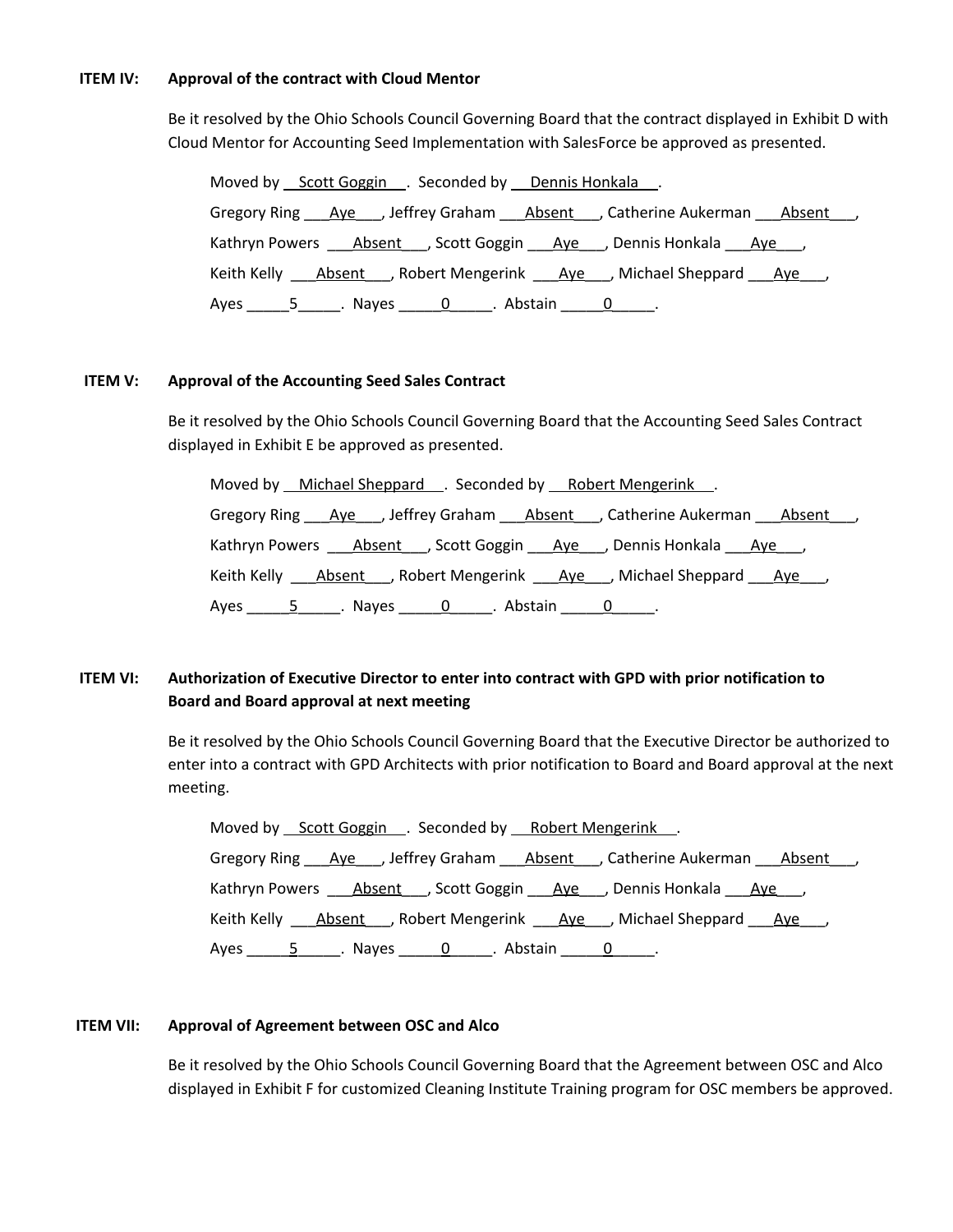| Moved by Robert Mengerink . Seconded by Michael Sheppard .               |
|--------------------------------------------------------------------------|
| Gregory Ring Aye , Jeffrey Graham Absent , Catherine Aukerman Absent     |
| Kathryn Powers <u>Absent</u> J, Scott Goggin Aye J, Dennis Honkala Aye J |
| Keith Kelly Absent , Robert Mengerink Aye , Michael Sheppard Aye ,       |
| Ayes $5 \qquad 5 \qquad$ Nayes 0. Abstain 0. Q                           |

# **ITEM VIII: Approval of Agreement with Dairy Savers**

Be it resolved by the Ohio Schools Council Governing Board that the Executive Director to authorized to enter into a contract with Dairy Savers for Dairy Food Bid auditing, consulting and program expansion and the agreement to be presented to the Board at the next meeting.

| Moved by Michael Sheppard Seconded by Scott Goggin.                                                                  |
|----------------------------------------------------------------------------------------------------------------------|
| Gregory Ring <u>Aye</u> Jeffrey Graham Absent , Catherine Aukerman Absent ,                                          |
| Kathryn Powers ____ Absent ___ , Scott Goggin ____ Aye ___ , Dennis Honkala ____ Aye ___ ,                           |
| Keith Kelly ____ <u>Absent</u> ____, Robert Mengerink _____ <u>Aye___</u> _, Michael Sheppard _____ <u>Aye____</u> , |
| Ayes _______5_______. Nayes ________0_______. Abstain ________0_______.                                              |

# ITEM IX: Approval to offer choice of Life Insurance benefit of \$50,000 benefit to all OSC staff interested in **switching from current coverage of 2.5 times annual salary rounded to the next thousand**

Be it resolved by the Ohio Schools Council Governing Board that the OSC Board Policy 2.6 be amended to allow any staff interested in switching to \$50,000 life insurance benefit effective March 1, 2018 be approved.

| Moved by Scott Goggin __. Seconded by ___ Robert Mengerink ___.                         |
|-----------------------------------------------------------------------------------------|
| Gregory Ring Aye Jeffrey Graham Absent J. Catherine Aukerman Absent J                   |
| Kathryn Powers ____ Absent ___, Scott Goggin ____ Aye ___, Dennis Honkala ____ Aye ___, |
| Keith Kelly Absent , Robert Mengerink Aye , Michael Sheppard Aye,                       |
|                                                                                         |

## **ITEM X: Approval of Springfield Local Schools (Mahoning County) as Life Insurance Program member**

Whereas Springfield Local Schools in Mahoning County is interested in joining the OSC Life Insurance Program, therefore be it resolved by the Ohio Schools Council Governing Board that Springfield Local Schools (Mahoning County) be approved as a member of the Life Insurance Program effective May 1, 2018.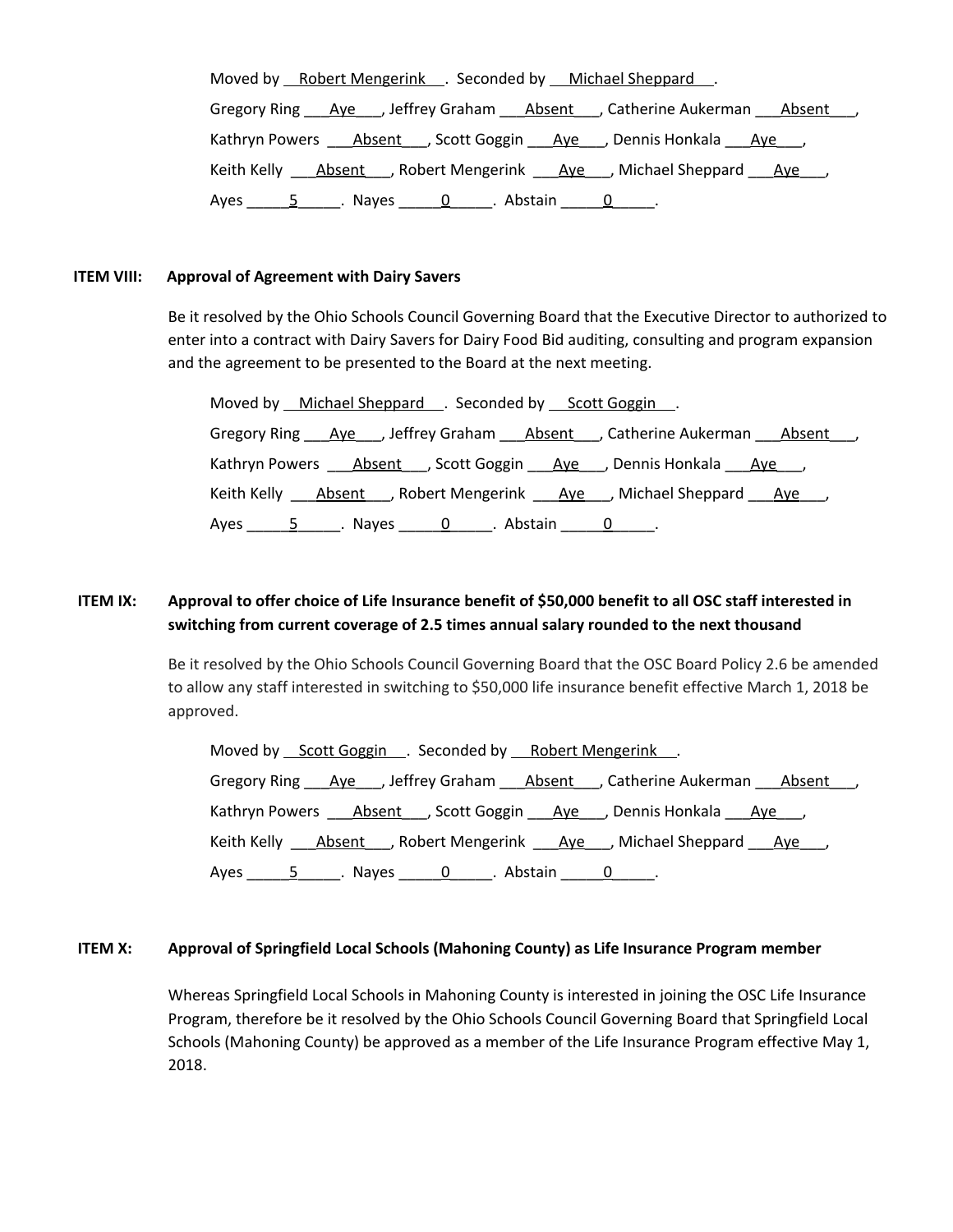| Moved by Robert Mengerink . Seconded by Scott Goggin.                              |
|------------------------------------------------------------------------------------|
| Gregory Ring Aye , Jeffrey Graham Absent , Catherine Aukerman Absent               |
| Kathryn Powers <u>Absent</u> J, Scott Goggin Aye J, Dennis Honkala Aye J           |
| Keith Kelly Absent , Robert Mengerink Aye , Michael Sheppard Aye ,                 |
| Ayes $5 \qquad 5 \qquad$ Nayes 0. $\qquad 0 \qquad$ Abstain 0. $\qquad 0 \qquad$ . |

# **ITEM XI: Executive Session for discussion of Personnel--To consider the appointment, employment, dismissal, discipline, promotion, demotion, or compensation of a public employee or official.**

Be it resolved that the Ohio Schools Council Governing Board enter Executive Session to consider the appointment, employment, dismissal, discipline, promotion, demotion, or compensation of a public employee or official.

Moved by Scott Goggin . Seconded by Robert Mengerink Gregory Ring \_\_\_Aye\_\_\_, Jeffrey Graham \_\_\_Absent\_\_\_, Catherine Aukerman \_\_\_Absent\_\_\_, Kathryn Powers \_\_\_\_<u>Absent</u> \_\_, Scott Goggin \_\_\_\_<u>Aye\_\_\_</u>, Dennis Honkala \_\_\_\_<u>Aye\_\_</u>, Keith Kelly **Absent**, Robert Mengerink Aye, Michael Sheppard Aye, Ayes  $\frac{5}{2}$  Nayes  $\frac{0}{2}$  Abstain  $\frac{0}{2}$ .

## **ITEM XII: Return from Executive Session**

Be it resolved that the Ohio Schools Council Governing Board returns from Executive Session.

Moved by Scott Goggin . Seconded by Dennis Honkala . Gregory Ring Aye , Jeffrey Graham Absent , Catherine Aukerman Absent, Kathryn Powers \_\_\_\_<u>Absent</u> \_\_, Scott Goggin \_\_\_\_<u>Aye\_\_\_</u>, Dennis Honkala \_\_\_\_<u>Aye</u>\_\_\_, Keith Kelly \_\_\_\_Absent\_\_\_\_, Robert Mengerink \_\_\_\_Aye\_\_\_, Michael Sheppard \_\_\_\_Aye\_\_\_, Ayes \_\_\_\_\_\_\_5\_\_\_\_\_\_. Nayes \_\_\_\_\_\_\_0\_\_\_\_\_\_. Abstain \_\_\_\_\_\_0\_\_\_\_\_\_.

### **ITEM XIII: Approval of 20 additional days contract for Mary Catherine Cook**

Whereas, Mary Catherine Cook, Food Service Coordinator, has completed her 60 day contract for Fiscal Year 2018 and additional time is needed for Westlake City Schools Consulting and OSC Food Service projects.

Therefore be it resolved by the Ohio Schools Council Governing Board that Mary Catherine Cook be approved for 20 additional days at her current per diem rate.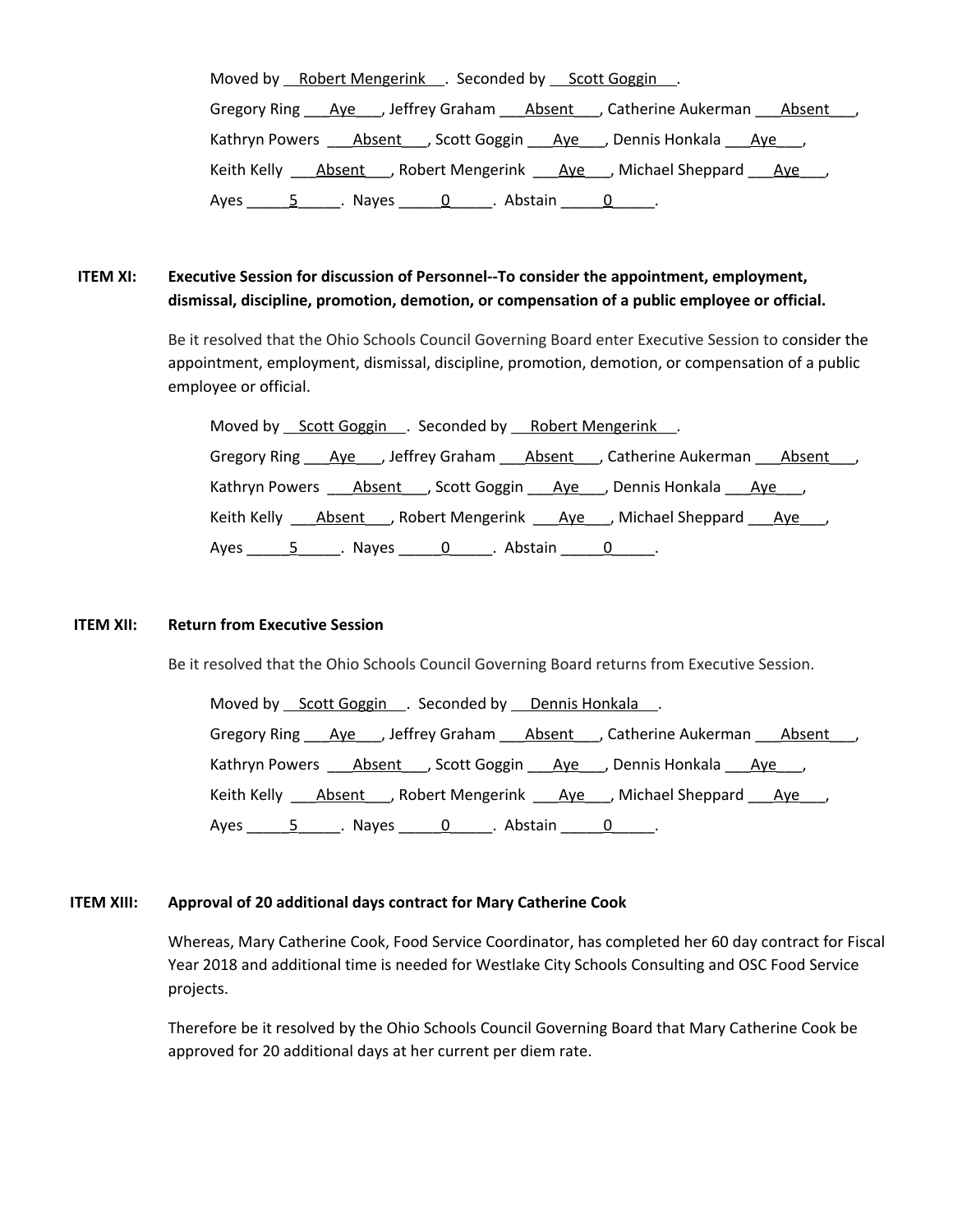| Moved by Michael Sheppard C. Seconded by Robert Mengerink .                                                    |
|----------------------------------------------------------------------------------------------------------------|
| Gregory Ring Aye , Jeffrey Graham Absent , Catherine Aukerman Absent                                           |
| Kathryn Powers <u>Absent</u> , Scott Goggin Abstain , Dennis Honkala Ave                                       |
| Keith Kelly Absent , Robert Mengerink Aye , Michael Sheppard Aye ,                                             |
| Ayes 11, Ayes 1, Abstain 1, Ayes 2, Abstain 2, Ayes 2, Ayes 2, Ayes 2, Ayes 2, Ayes 2, Ayes 2, Ayes 2, Ayes 2, |

# **ITEM XIII A: Approval of retirement of Kelly Rocco, Financial Manager, effective June 30, 2018 and rehire effective July 1, 2018 as Program Manager**

Be it resolved by the Ohio Schools Council Governing Board that the resignation due to retirement of Kelly Rocco as Financial Manager effective June 30, 2018 and the rehire of Kelly Rocco as Program Manager effective July 1, 2018 at a 210 day contract at current daily rate.

Moved by Dennis Honkala . Seconded by Scott Goggin . Gregory Ring \_\_\_\_Aye\_\_\_, Jeffrey Graham \_\_\_\_\_Absent \_\_\_, Catherine Aukerman \_\_\_\_Absent \_\_\_, Kathryn Powers \_\_\_\_Absent\_\_\_, Scott Goggin \_\_\_\_Aye\_\_\_, Dennis Honkala \_\_\_\_Aye\_\_\_, Keith Kelly **Absent** , Robert Mengerink **\_\_\_\_Aye\_\_\_\_,** Michael Sheppard \_\_\_\_<u>Aye</u>\_\_\_\_, Ayes \_\_\_\_\_\_\_5 \_\_\_\_\_\_. Nayes \_\_\_\_\_\_\_0 \_\_\_\_\_\_. Abstain \_\_\_\_\_\_0 \_\_\_\_\_\_.

### **ITEM XIV: Appointment of new Board Member**

Be it resolved by the Ohio Schools Council Governing Board that Jack Thompson, Perry Local Schools Superintendent, be appointed as Director.

Moved by Dennis Honkala . Seconded by Michael Sheppard . Gregory Ring Aye , Jeffrey Graham Absent , Catherine Aukerman Absent, Kathryn Powers \_\_\_\_\_Absent \_\_\_\_, Scott Goggin \_\_\_\_\_Aye\_\_\_\_, Dennis Honkala \_\_\_\_Aye\_\_\_\_, Keith Kelly \_\_\_\_<u>Absent</u> \_\_, Robert Mengerink \_\_\_\_\_<u>Aye</u> \_\_\_, Michael Sheppard \_\_\_\_<u>Aye</u> \_\_\_, Ayes \_\_\_\_\_5\_\_\_\_\_. Nayes \_\_\_\_\_0\_\_\_\_\_. Abstain \_\_\_\_\_0\_\_\_\_\_.

## **ITEM XV: Discussion Items**

- **- 2018-19 Budget**
- **- Power-4-Schools**
- **- Cyber Liability Insurance Coverage**
- **- School Safety Program Expansion**
- **- Office Lease**
- **- OASBO Trade Fair 4/18-19**